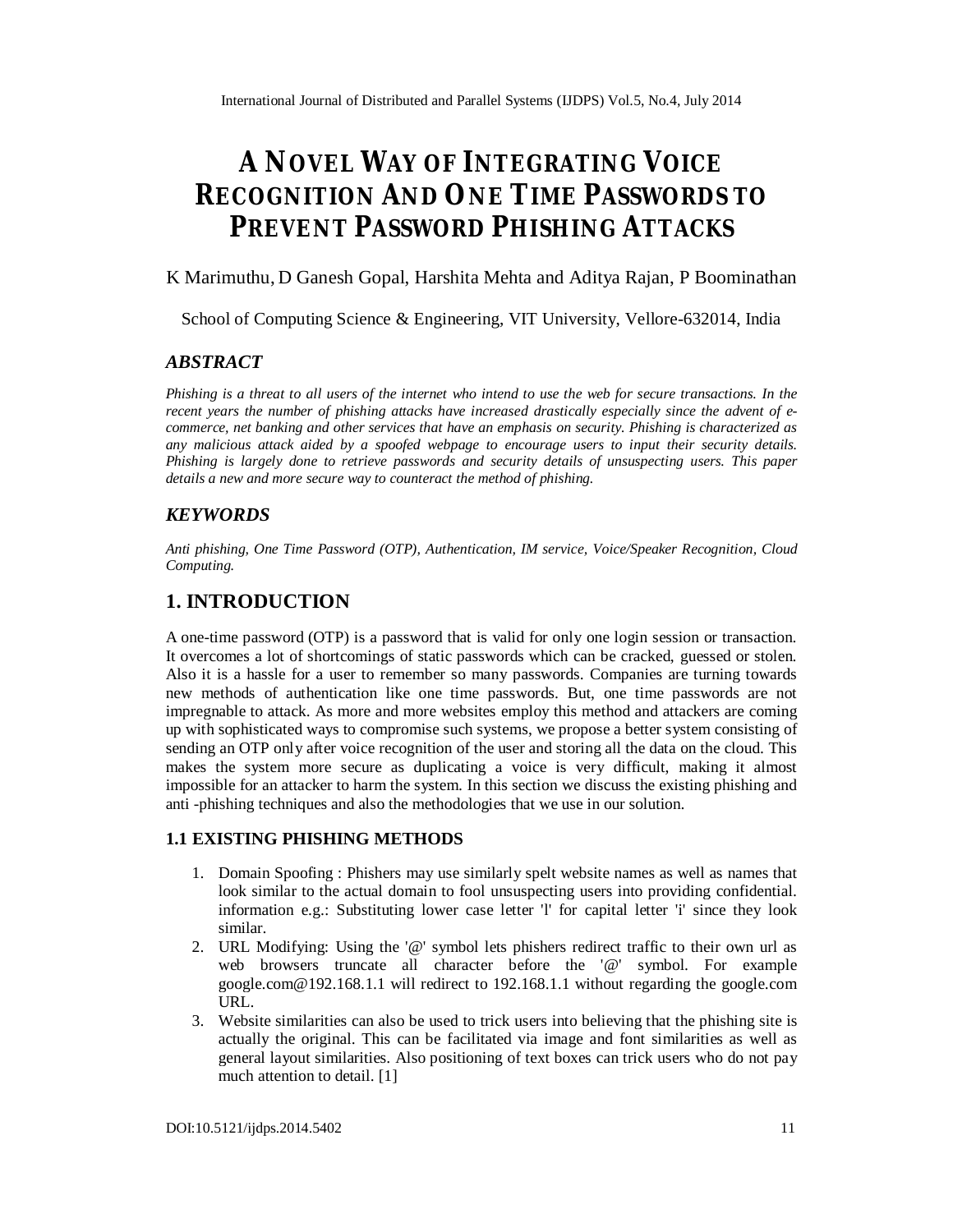#### **1.2 CURRENT ANTI PHISHING TECHNIQUES**

- Content Filtering: It consists of web filtering for scanning websites and email filtering to check for spam and other objectionable content using methods such as Bayesian Additive Regression Trees (BART) or Support Vector Machines (SVM) [2]. The major drawback of this method is that the web filter will block the wrong sites on a general basis for simply containing an objectionable word [4].
- Black Listing: It is an access control mechanism which identifies phishing sites and denies access to them. White list includes elements which are allowed access and grey list includes elements that are temporarily blocked until an additional action is performed [2]. The disadvantage is the time it takes to identify a phishing site. The phishing sites these days are hosted on the internet for a very short duration and try to trap as many users as possible. The blacklisting process cannot be done fast enough to be successful in blocking attacks [4].
- Symptom based prevention: Symptom-based prevention analyses the content of each Web page the user visits and generates phishing alerts according to the type and number of symptoms detected [2]. Spoofguard[10] is a symptom based plugin solution. But a hacker can gain access to a user's computer disable the plugin making it prone to phishing.
- Domain binding: It is a client's browser based techniques where sensitive information (e.g. name, password) is bound to particular domains [2]. It warns the user when he visits a domain to which user credential is not bound. Phishers can acquire certificates for domains they own and certification authorities can make mistakes.

## **1.3 THE CLOUD MODEL**

The cloud is a computing hardware machine or a group of them known as a server connected through a communication network like internet, Local Area Network [LAN], Wide Area Network [WAN] or intranet. Any user who has permission to access the server can use it for storing of data, running an application or any other computational task. It is mainly of 3 types:

Software as a Service (SaaS): The cloud providers manage the infrastructure and platform while the client has access to application software and databases. It has more security risks.

Platform as a Service (PaaS): It is a shared environment where the application developers run their software solutions on a cloud platform and the cloud provider provides the platform i.e. web server, database, programming language execution environment and operating system. Eg. Windows Azure.

Infrastructure as a Service(IaaS): Consumer controls processing, networks, storage and other fundamental computing resources and provider controls operating system and deployed application. E.g. Amazon Elastic Compute Cloud [7].

This solution will use cloud as PaaS. This proves to be extremely useful as in this field of computing, security is of the highest importance. The storing of voice passwords as well as generation of the OTP on the cloud allows them to be totally separated from the user's device or website. But it is important to ensure that the cloud provider you choose also offers physical colocation services. Then if your platform in the cloud needs to speak to applications on other platforms, this flexibility of physical colocation will work to ensure successful interoperation.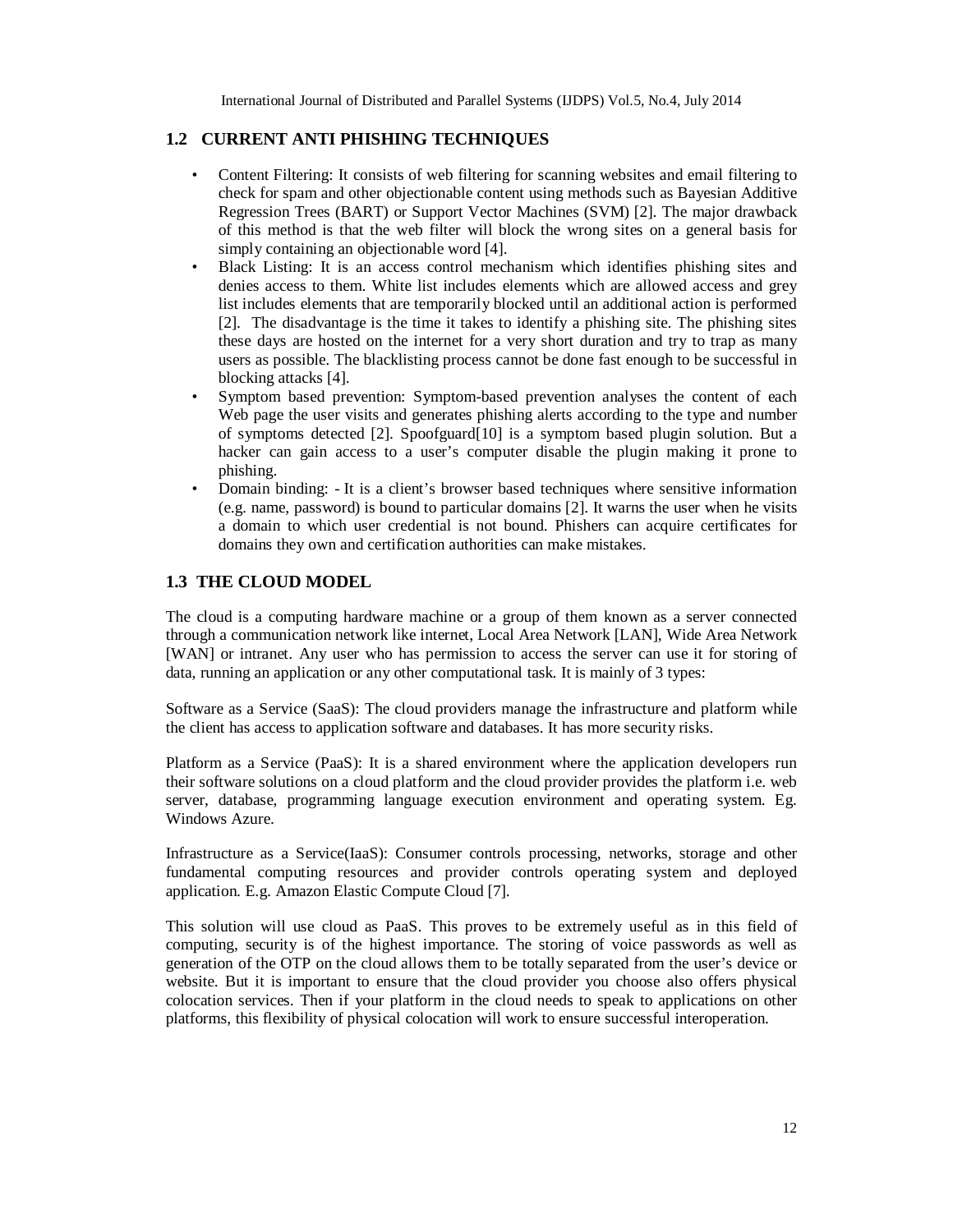#### **1.4 VOICE BIOMETRIC**

Voice biometric is of two types :Text dependent: the password is same for registration and login or the user can repeat a randomly generated phrase.Text independent: Based upon whatever user says [8].Companies like VoiceTrust [9] and Nuance have created voice recognition softwares. [10].The voice password system consists of web applications, processing server and the database system as shown in Fig.1. [10].

The processing server hosts the web applications and stores data in the database. Speaker recognition analyses the frequency as well as attributes of voice signal like pitch, loudness, duration and dynamics. Then voice recording is separated into windows of equal length called as feature extraction. Following which is the pattern matching based upon Hidden Markov Models which take into account the underlying variations and temporal changes of the acoustic pattern. It involves the comparison of the speaker models with the extracted frames.



Fig.1. Voice Password System

#### **1.5 DRAWBACKS OF THE CURRENT SYSTEM WITH ONE TIME PASSWORDS**

- 1. The existing system can be compromised by attacks on the 3 components: user's website account, the websites IM account and the users IM account. A lot of advanced phishing techniques have come up like tab napping, spear phishing techniques like bouncer list [5].
- 2. If the attacker knows the users web account through clone phishing, link manipulation [6] etc. and is able to phish the IM account then the system is compromised. . Alternatively, if user is tricked into logging into a fake website, he will be asked to input his Web account name. Then, the fake site will display an OTP input page and wait for user to input the correct one-time password. At this stage, Attacker sends an authentication message to user's IM account using either the website's IM account or the IM account of one of user's friends and would successfully phish the OTP [3].
- 3. An attacker can launch a Man In The Middle attack on a user and a website and can monitor all messages sent to or received by the user. If an OTP is discovered, the system becomes vulnerable to attack.
- 4. Phishing of the IM service,the phisher can phish the IM service by either inserting a custom IM client into the users personal computer or trick the user into logging into a fake website.[3]

### **2. THE PROPOSED SOLUTION**

The proposed solution consists of two processes: registration process and login process. There are namely 5 parties: The user, the website, the IM service, cloud provider and phisher. We assume that website has joined one or more IM services and also has a registered cloud provider (e.g. VM Ware, Microsoft, Google Cloud Platform, etc.) for storing user data. The user should have access to secure internet connection especially if OTP is sent via email. The website can also choose other IM services like SMS. The general system architecture is shown in Fig.2.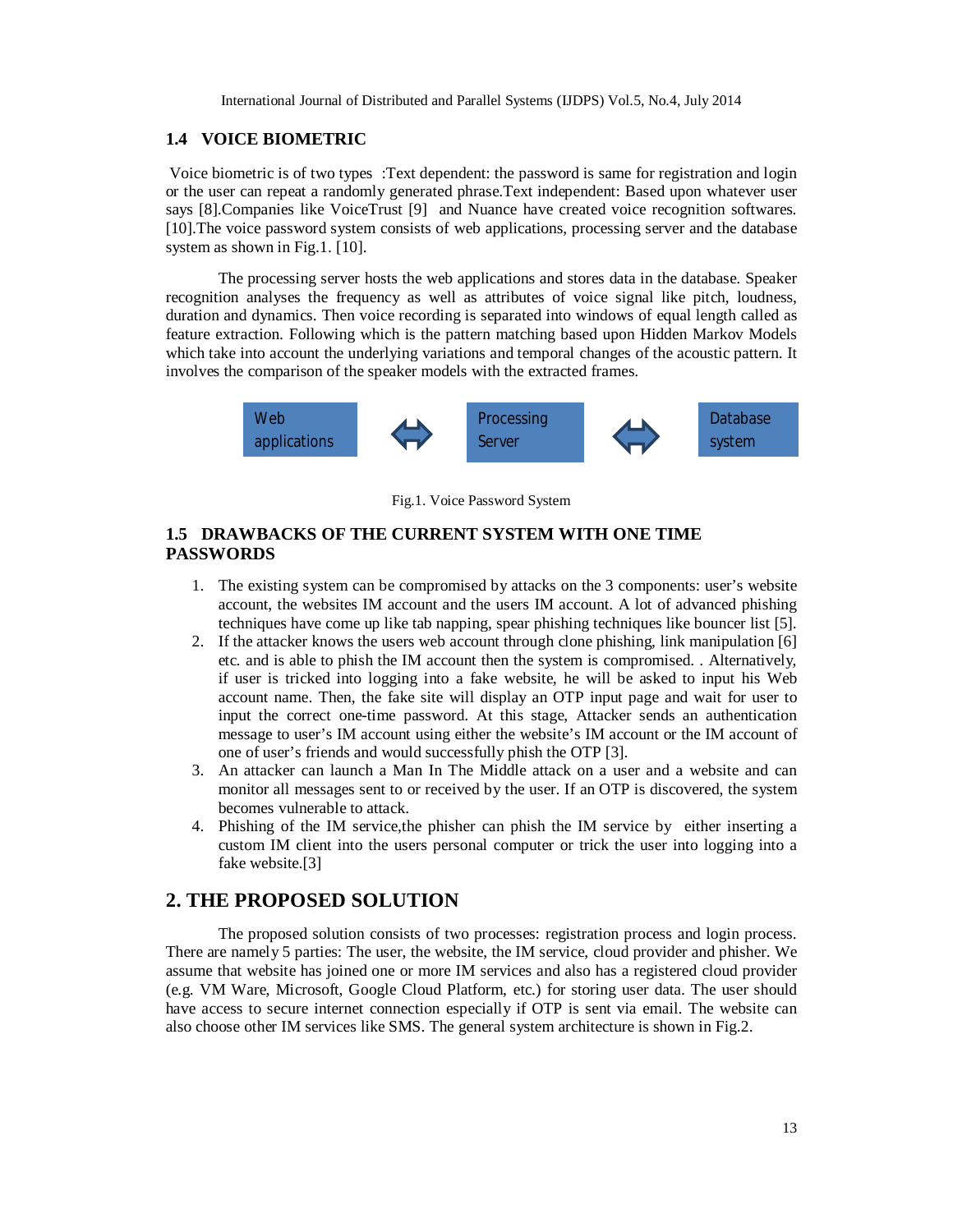

International Journal of Distributed and Parallel Systems (IJDPS) Vol.5, No.4, July 2014



#### **2.1 THE REGISTRATION PROCESS**

This process involves the user to supply their personal details like name, email, phone number, etc. Our goal is to eliminate the use of static passwords and username.

The steps as shown in Fig.3.are as follows:

- 1. The user initiates signup. He/she must supply all the details. A CAPTCHA test can also be included to distinguish humans and computers. Then the user clicks save.
- 2. As soon as the user does this a unique username is generated using a random function.
- 3. The unique username is displayed and the user is asked to supply a voice password.
- 4. The voice password is confirmed twice or thrice depending upon the voice recognition software being used.
- 5. The voice password or the voice print is stored as a media file on the cloud along with the other information.
- 6. A confirmation message is sent to the user through the registered IM service.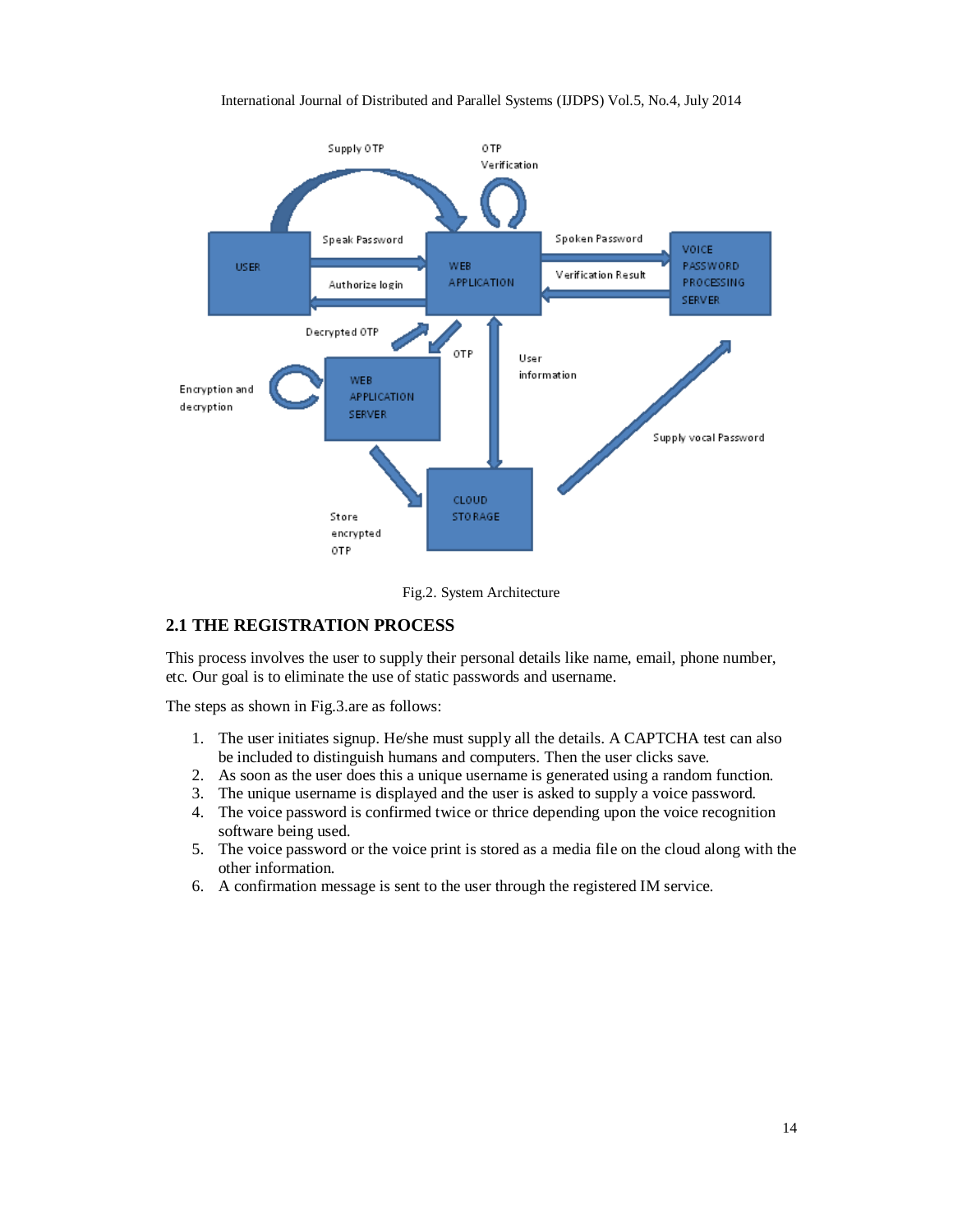

Fig.3. Registration Process

#### **2.2 THE LOGIN PROCESS**

The following steps are followed during the login process as shown in Fig.4.:

- 1. When the user initiates login he must first supply the unique User Id.
- 2. As soon as the User Id is verified a random OTP is generated using the Time based One Time password algorithm [11] and is stored on the cloud under the OTP detail.
- 3. This OTP is then sent using the secure IM service registered by the user.
- 4. The OTP will be valid for a fixed amount of time.
- 5. Once the user supplies the OTP, the OTP server automatically decrypts the stored OTP and it's compared to the input OTP.
- 6. After the OTP is verified the user is requested to speak the voice password. This password is compared to the voice print stored on the cloud.
- 7. If they match the user can successfully login.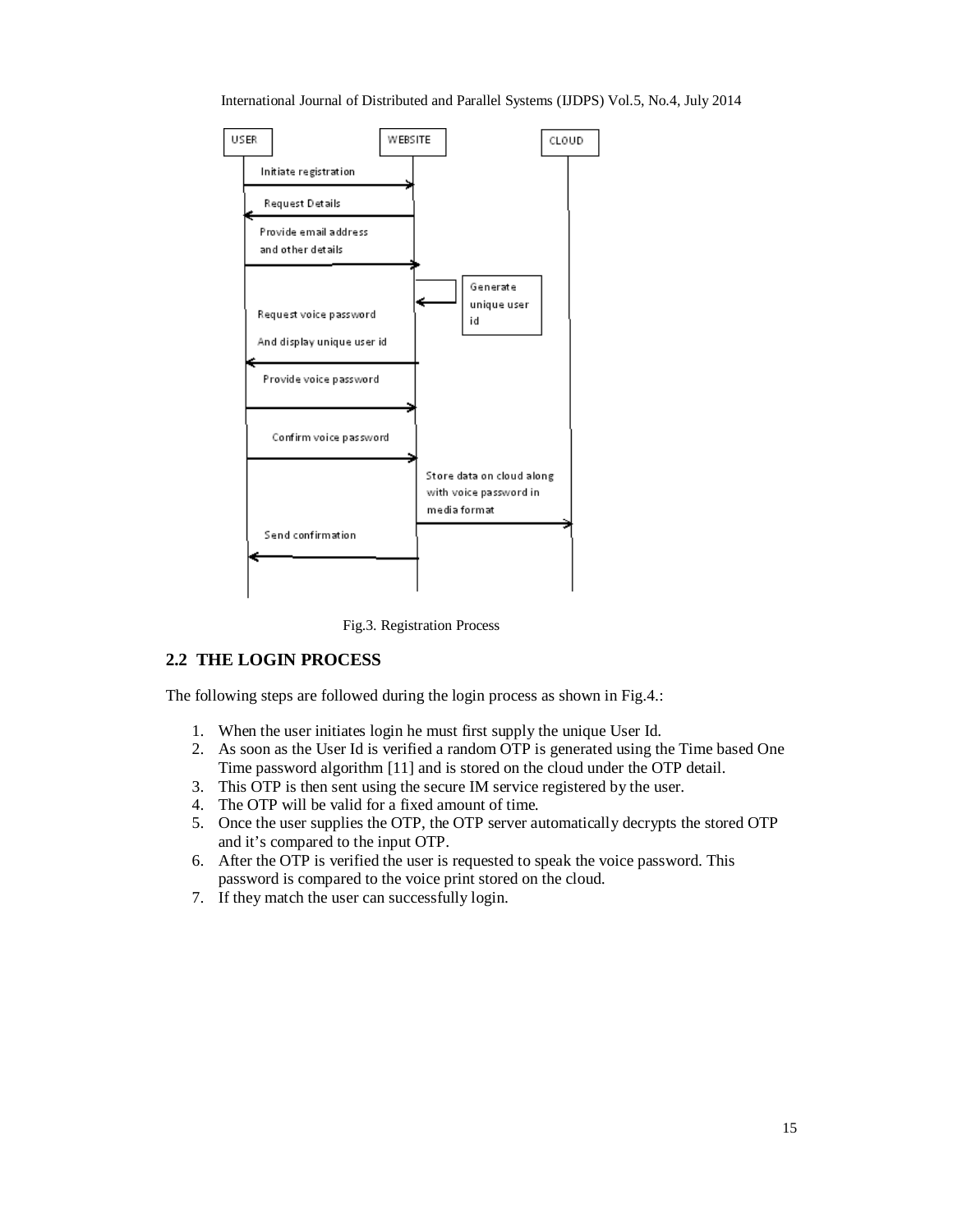

Fig.4. Login Process

# **3. IMPLEMENTATION**

This section will give a demonstration of the processes involved in the proposed solution.

1. The user initiates login and supplies details.

|                            | 2 11:48 PM               |
|----------------------------|--------------------------|
| VoiceRecognition           |                          |
| <b>SignUp Form</b>         | Carticell<br><b>Save</b> |
| harshita                   |                          |
| 8870707524                 |                          |
| harshita.mehta91@gmail.com |                          |
| 22/10/1991                 |                          |
| Female                     |                          |
|                            |                          |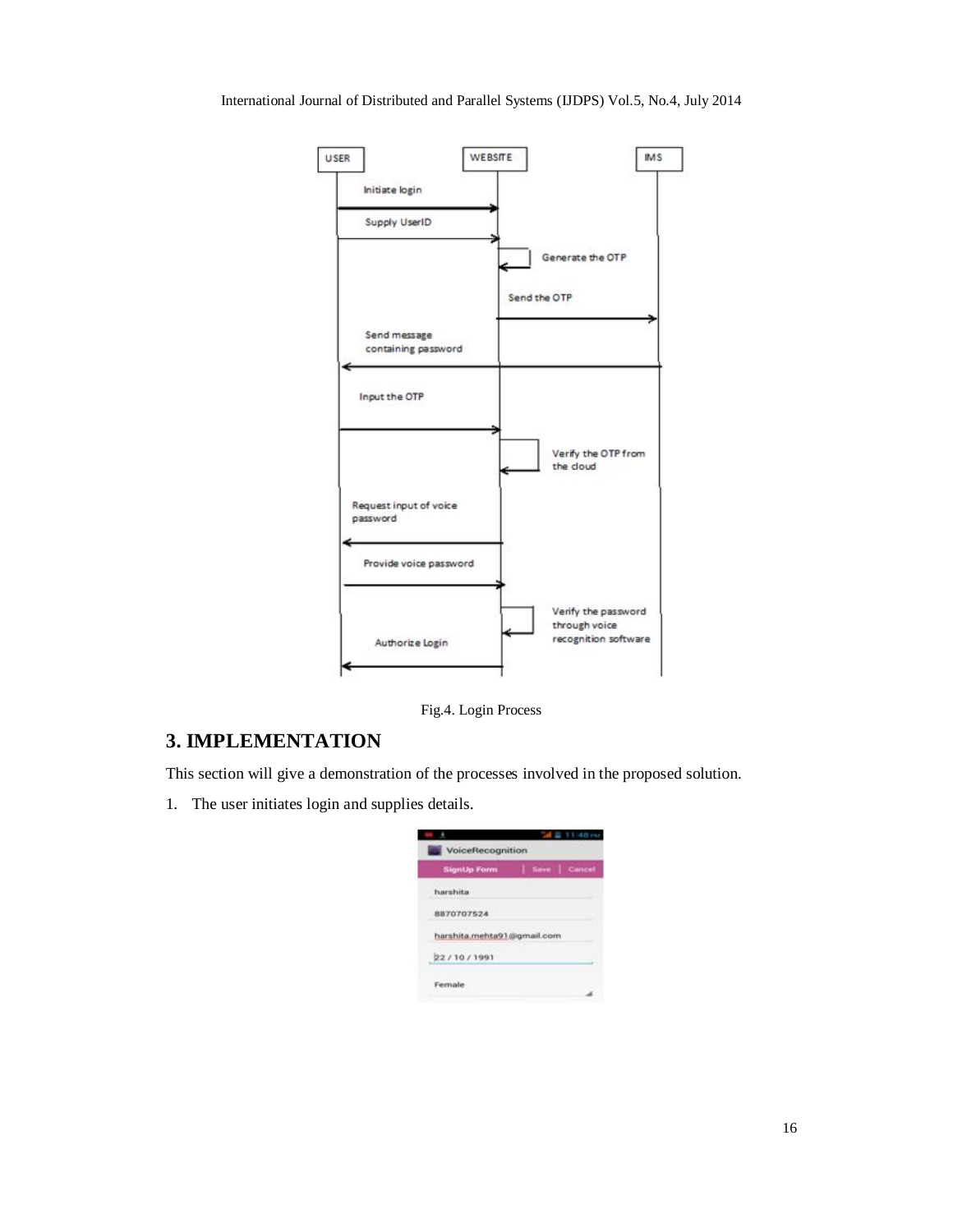2. Unique user Id is generated and user is asked to supply voice password.

| VoiceRecognition          |           |
|---------------------------|-----------|
| <b>Security Form</b>      |           |
| <b>VISION</b><br>Japan Id | porticit. |
| Passworth /               |           |
| Confern Password          |           |
| <b>Bubmit</b>             | Carvore   |

3. This data is stored on the cloud along with voice password. For this demonstration cloud service parse.com is used [16].



4. The user supplies username.

| $\frac{1}{2}$                                                         | 11:52 PM<br>80 L                                   |  |
|-----------------------------------------------------------------------|----------------------------------------------------|--|
| VoiceRecognition                                                      |                                                    |  |
|                                                                       | <b>Login Form</b>                                  |  |
| vr9340                                                                |                                                    |  |
| Login                                                                 | SignUp                                             |  |
|                                                                       |                                                    |  |
|                                                                       |                                                    |  |
|                                                                       | vr9340                                             |  |
| $\overline{2}$<br>$\overline{\mathbf{3}}$<br>$\overline{4}$<br>ī<br>5 | 8<br>9<br>$\bf{0}$<br>6<br>$\overline{\mathbf{z}}$ |  |
| %<br>\$<br>&<br>@                                                     |                                                    |  |
| m<br>Д<br>$= 1$                                                       | $\overline{\mathbf{X}}$                            |  |
| <b>ABC</b><br>п                                                       | English (US)<br>Done                               |  |

5. The OTP is sent via an IMS.

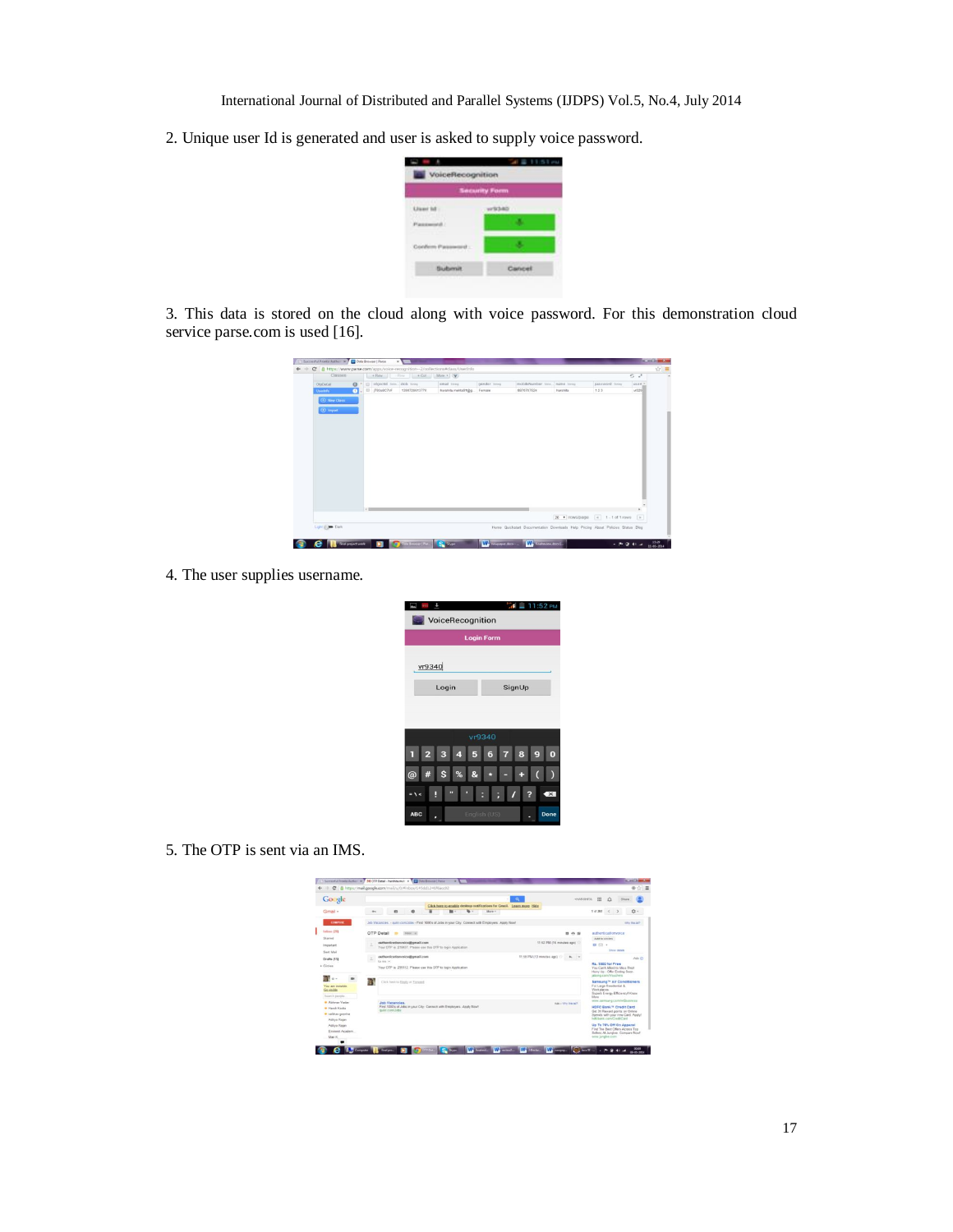6. The user will input OTP.

| ■ 11:55m                |
|-------------------------|
| <b>WoiceRecognition</b> |
| <b>Login Form</b>       |
|                         |
|                         |
|                         |
| SignUp                  |
|                         |

7. The user will then input the voice password.

| h                                              | 11:56 m   |
|------------------------------------------------|-----------|
| <b>WoiceRecognition</b>                        |           |
|                                                |           |
|                                                |           |
| Touch and Speak Password                       |           |
|                                                |           |
| Submit                                         | Cancel    |
| $-1000$                                        | E 11.56 m |
| VoiceRecognition                               |           |
| Name  <br>harshita                             |           |
| <b>SAda No: 1</b><br>BRIVATEINER               |           |
| Email:<br><b>Narohita</b> mehlalt li@gmail.com |           |
| DOG:<br>05/Mar/2006                            |           |
|                                                |           |

8. The user successfully logs in.

## **4. SECURITY ANALYSIS**

#### **4.1 Text Independent Voice Biometric**

The user speaks the same password as supplied by him during the registration. This is better than the text independent speaker recognition because text independent requires more training and testing utterances to achieve good performance. This solution will fail for mute people and people with vocal problems. Voice is a unique combination of behavioural and physiological factors and is better than fingerprint. Also it does not require a camera like in case of retina scan. But the only issue with voice recognition is the system. The setup for voice recognition needs to be robust as voice quality depends upon environment and also is vulnerable to mispronunciations. Also there is the problem of spoofing where a person tries to imitate the voice but this system has an extra layer of security through the OTP. Also the voice print is not stored anywhere in the system or mobile database of the user or the website or the database of the voice recognition system.

#### **4.2 The man-in-the-middle attack**

The man in the middle attack is when a malicious attacker intercepts the messages between two devices. The attacker might tries to discover the OTP but it won't be possible as it is sent through a secure channel. Also if the OTP is discovered it is useless without the unique username and the voice password. Also the OTP is valid for a short duration and the next OTP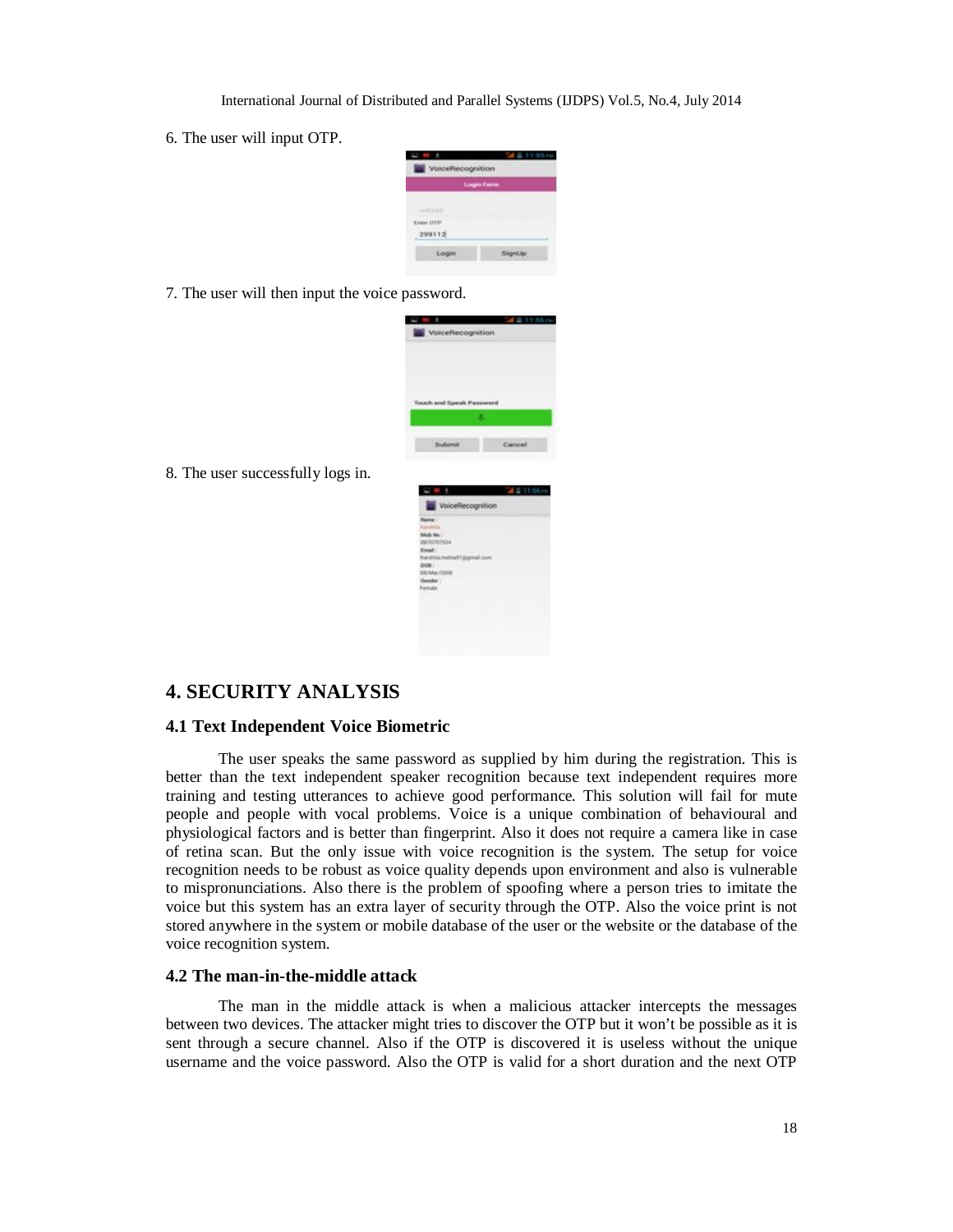can't be predicted because it is based on the Time based One Time password algorithm[11] which is highly randomized.

#### **4.3 Improving Cloud Security**

As most of the critical information is stored on the cloud it might become the target of attack. Many companies have come up with exceedingly secure ways for cloud security. For example, Vormetric [12] works with both cloud providers and companies to protect the data. They protect both data and encryption keys. Another example is the VMware vCloud Infrastructure software [13] that tracks applications as they move through the cloud ensuring a correct firewall configuration. Thus, a number of ways have come up to improve cloud security.

#### **4.4 Other advantages**

This solution is not compromised even in case of device theft. Even if the user logs in an untrusted environment it will be exceedingly difficult for the attacker to compromise the whole system with multi levels of authentication. The attacker can also not make a user logon to a fake website as the attacker has no information about the data stored on the cloud which includes the voice print.

| <b>PARAMETER</b><br>S<br>Man-in-the-<br>middle attack | <b>PROPOSE</b><br>D<br><b>SOLUTIO</b><br>N<br><b>Not</b><br>possible<br>because:<br>unique<br>username | <b>ONLY ONE</b><br><b>TIME</b><br><b>PASSWORDS</b><br>3]<br>Very much<br>plausible | <b>TOTP BASED</b><br><b>ONE TIME</b><br>PASSWORDS[1<br>1]<br>Very slight<br>possibility but if<br>happens the next<br>password is<br>impossible to | PUBLIC KEY<br><b>ENCRYPTION FOR</b><br><b>OTP</b><br>TRANSMISSION[14]<br>$[15]$<br>Very slight possibility                                                                                                                                                                              |
|-------------------------------------------------------|--------------------------------------------------------------------------------------------------------|------------------------------------------------------------------------------------|----------------------------------------------------------------------------------------------------------------------------------------------------|-----------------------------------------------------------------------------------------------------------------------------------------------------------------------------------------------------------------------------------------------------------------------------------------|
| Impersonation                                         | voice<br>biometric<br>cloud<br>storage<br><b>Not</b>                                                   | Possible if IMS                                                                    | know Also the<br>password is valid<br>for only 30<br>seconds<br>Not possible                                                                       | Possible Even if user's                                                                                                                                                                                                                                                                 |
|                                                       | possible<br>Voice print<br>is unique to<br>an<br>individual                                            | service is<br>compromised                                                          |                                                                                                                                                    | private keys are not<br>available a successful<br>attack on certification<br>authority will allow an<br>adversary to<br>impersonate anyone<br>by using public key<br>certificate from<br>compromised<br>authority to bind a key<br>of adversary's choice<br>to name of another<br>user. |
| Website's<br>database                                 | Highly<br>improbable                                                                                   | Very much<br>possible                                                              | System can be<br>compromised                                                                                                                       | System can be<br>compromised.                                                                                                                                                                                                                                                           |

#### **4.5 Comparison with other OTP mechanisms**